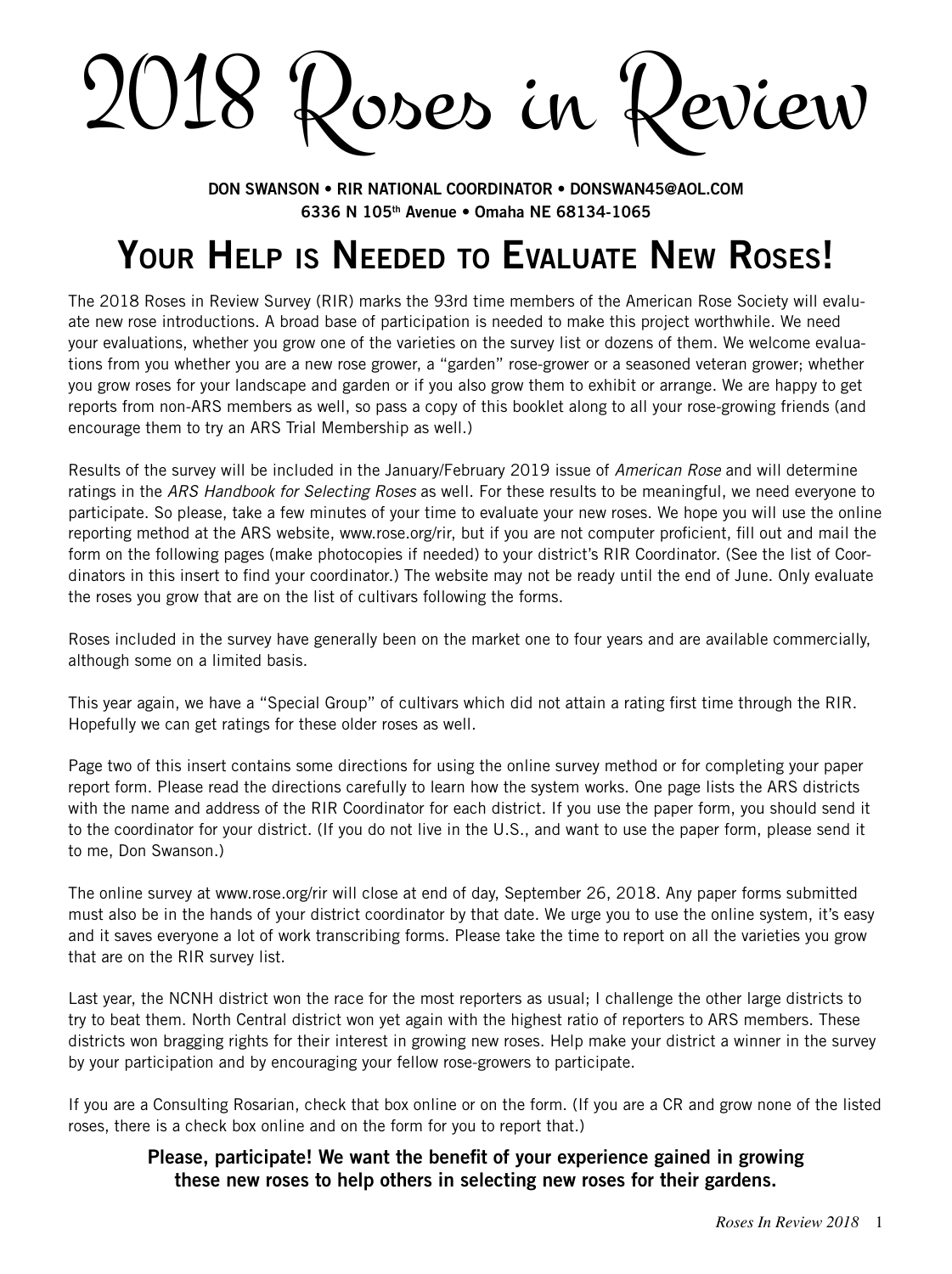# **How to Complete the RIR Survey**

The first step, whether reporting online or on paper is to evaluate your roses that are on the survey list using the criteria below and recording it on the form for ease of reporting. Some of the information is not used at the National RIR level but will be used by your District RIR Coordinator in a district summary.

• **Cultivar and Class** – record the name of the rose and the class (HT, Fl, Min, S, etc.) Keep all the roses of a given class together on the form for ease of reporting.

• **No. of Plants** – the number of plants of this variety that you grow.

• **Years Grown** – the number of years you have grown this variety. The year planted is the first year.

• **Garden Rating/Exhibition Rating** - determine the ratings using the numerical system explained below. The garden rating is required, exhibition rating is optional.

• **Winter Hardy** – check "Yes", "Borderline" or "No". If this is a new variety that has not been through a winter of if winter hardiness is not an issue in your area mark,"Don't Know".

• **Height** – indicate if the cultivar grows "Tall", "Medium" or "Short" for its type. A Hybrid Tea between two or three feet tall would probably be marked "Short" while a miniature of the same height would likely be "Tall".

• **Mildew-Blackspot-Rust** – check the level of disease you experience for the cultivar in each column. If you live in an area that doesn't experience Rust, for example, leave it blank.

- **Fragrance** put a check at the appropriate level.
- **Like-Dislike** note the things you find uniquely satisfying or frustrating about this rose.

#### **Rating the Rose**

- **9.3 10** One of the best roses ever. These scores should be seldom used
- **8.8 9.2** An outstanding rose. Has major positive features and minor negatives the top one percent
- **8.3 8.7** Very good to excellent rose. You would recommend it without hesitation
- **7.8 8.2** Solid to very good rose. Good features easily outweigh the negatives
- **7.3 7.7** A good rose. Somewhat over average
- **6.8 7.2** An average rose
- **6.1 6.7** Below average rose
- **6.0** Not Recommended! (Don't go below 5.0 as it will skew results.)

**Garden Rating** – consider the vigor and growth habit of the plant, the number of blooms and how quickly it repeats, the beauty and lasting quality of the blooms in the garden, fragrance, disease resistance, winter hardiness, and quality of the foliage. Don't consider exhibition performance here.

**Exhibition Rating** – Only consider the primary competition class for this rose. Consider the form of the bloom or spray, its lasting quality, substance, color, stem and foliage, all other attributes that make for a successful show rose. Include the ability to bloom at show time.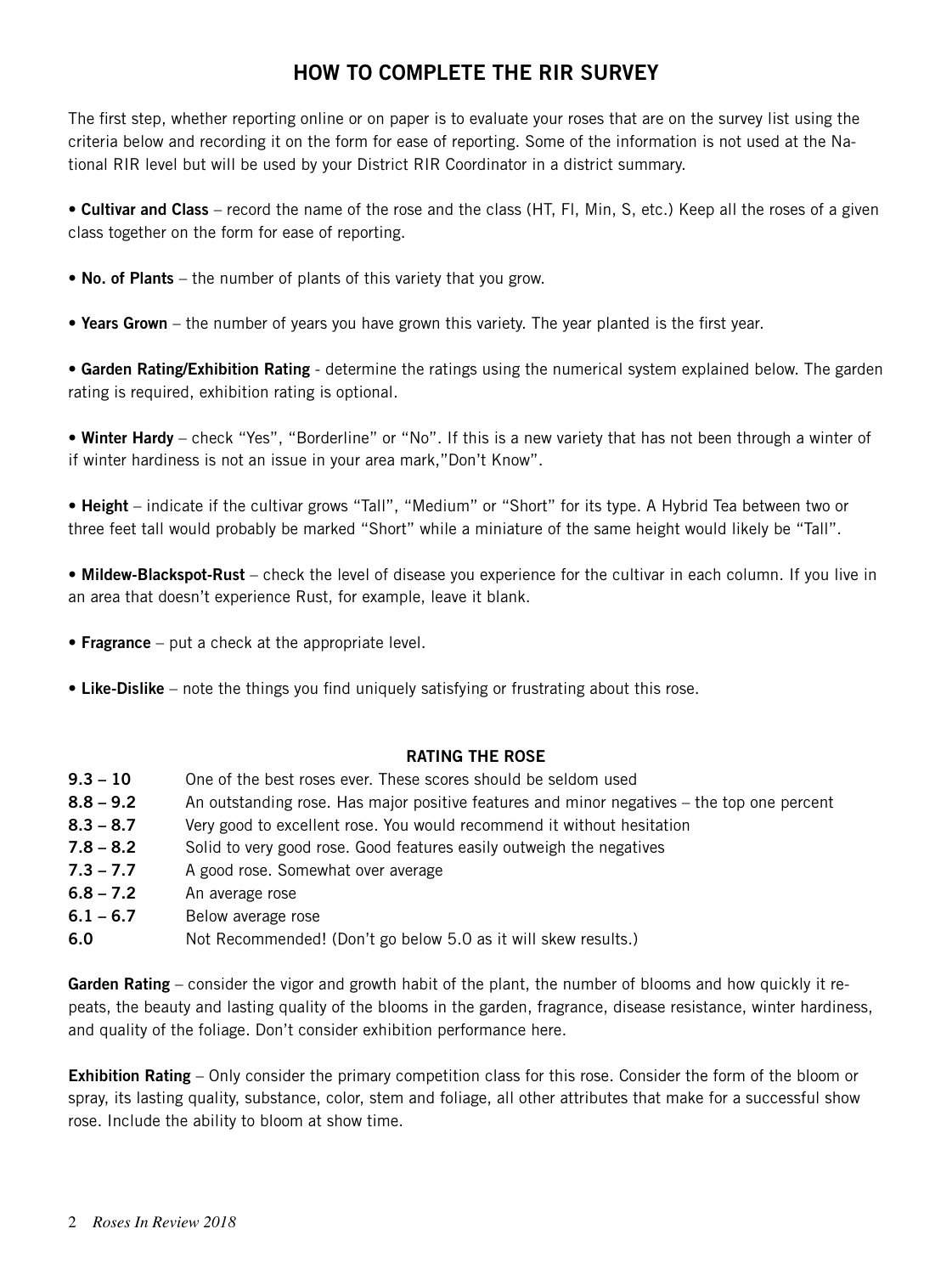**Selecting a Rating Number** – Determine which rating range describes the performance of the rose. Choose a score within the range to fine-tune the rating. Don't hesitate to use high or low ratings if they accurately describe the performance of the rose. If your plant is doing badly but you have seen it doing well elsewhere, and you believe you received a bad plant, don't penalize the rose. It's better to leave it out or rate it as you have seen it grown elsewhere. Again, don't use a rating below 5.0. You can consider how this rose performs against another, older, rose you grow. For instance, 'Mister Lincoln' is rated 8.3 – does the new rose grow better or worse than 'Mister Lincoln' for you? By the same reasoning, if a rose is fragrant, or disease-prone, or tall or short, indicate that in the correct column don't just select average. Most roses are not average but rather above or below average.

**Finally! Report Your Survey** – We hope you will use the online reporting method – if not, mail your survey form to your district reporter at their address found on the accompanying map/address page.

**To report online**, go to the American Rose Society's web page www.rose.org/rir.

**Register** You will need to create a new account with an email and password that you will maintain. Please enter all of the requested information as prompted.

You will be able to access the survey page again using the e-mail address and password you record. If you are an ARS Consulting Rosarian, check that box.

Click the "Register" button.

**Review Your Roses** - When registered and your information is completed, find the roses you want to review by selecting the appropriate classification in the drop down menu. This will give you the entire list of roses in that class which are being reviewed. You do not have to review all roses to participate in Roses in Review. Complete the review and click Submit.

To edit your reviews, select My Reviews from the dropdown menu. To see which roses are being reviewed in your district, select Reviews, and By District in the drop down menu.

When done, close the page. You may return to review more roses using the e-mail address and password you registered. Thank You for Participating in the Roses in Review Survey!!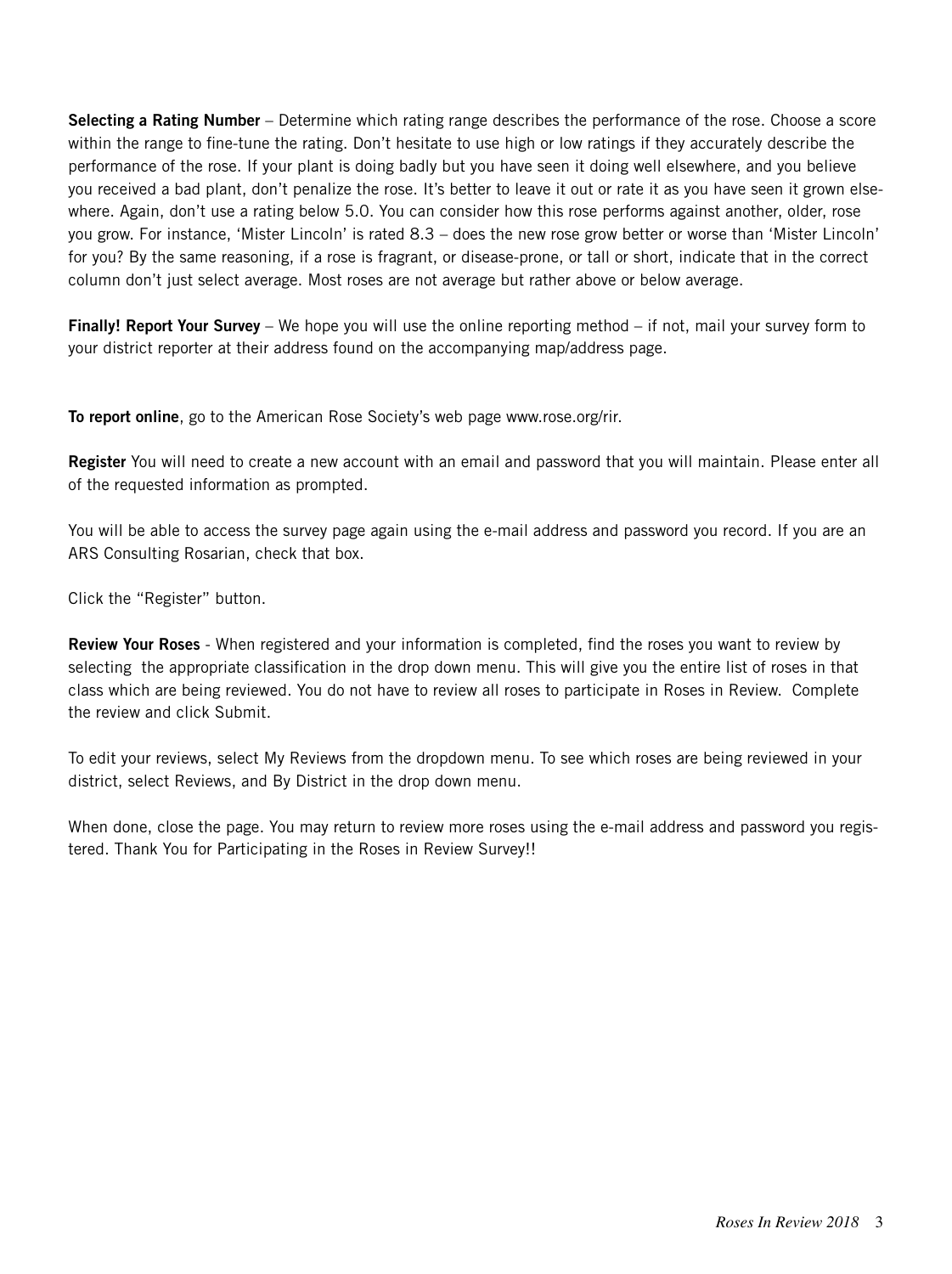# **RIR District Coordinators**

**BUCKEYE DISTRICT** Jim Hering 1050 Kingwood Drive Marion, OH 43302-6840

**CAROLINA DISTRICT** Bob Lundberg 5 Fox Meadow Bluffton, SC 29910-4734

**CENTRAL DISTRICT** John Riley 9167 W 92nd Terrace Overland Park, KS 66212

**COLONIAL DISTRICT** Pam Powers 14106 Rock Canyon Drive Centreville, VA 20121-3859

**DEEP SOUTH DISTRICT** Cindy Dale 306 Wintney Way Peachtree City, GA 30269-3248

### **GREAT LAKES DISTRICT**

Duane DeDene 20519 Elizabeth St. Clair Shores, MI 48080

**GULF DISTRICT** Susan Burke 173 E. Greenway Lake Charles, LA 70605

**ILLINOIS-INDIANA DISTRICT** Jim & Kaye Wessbecher 828 N Kickapoo St Lincoln, IL 62656

**NEW YORK DISTRICT** Richard Giese 5698 Vermont HIll Road South Wales, NY 14139-9731

**NORTH CENTRAL DISTRICT** Margaret Barr 809 N Wisconsin Ave Port Washington, WI 53074-1408

> **NCNH DISTRICT** Cheryl Frechette 270 Appaloosa Trail Healdsburg, CA 95448

**PACIFIC NORTHWEST DISTRICT**

Alexa Peterson 208 Elma Pl. SE Renton, WA 98059

### **PACIFIC SOUTHWEST DISTRICT**

Kathy Monge 2109 Pearwood Lane Santa Ana, CA 92705-7831

**PENN-JERSEY DISTRICT** Diane Wilkerson 9 Oldfield Pl. Red Bank, NJ 07701-1814

**ROCKY MOUNTAIN DISTRICT**

Collette Morton 4593 Hope Circle Broomfield, CO 80023-8497

**SOUTH CENTRAL DISTRICT**

Carol Shockley 550 Evening Drive Conway, AR 72032-4757

**TENARKY DISTRICT**

Jeff Garrett 2049 Linwood Circle Soddy Daisy, TN 37379 ß

**YANKEE DISTRICT**

Andrew Vanable 2385 Douglas Turnpike Harrisville, RI 02830

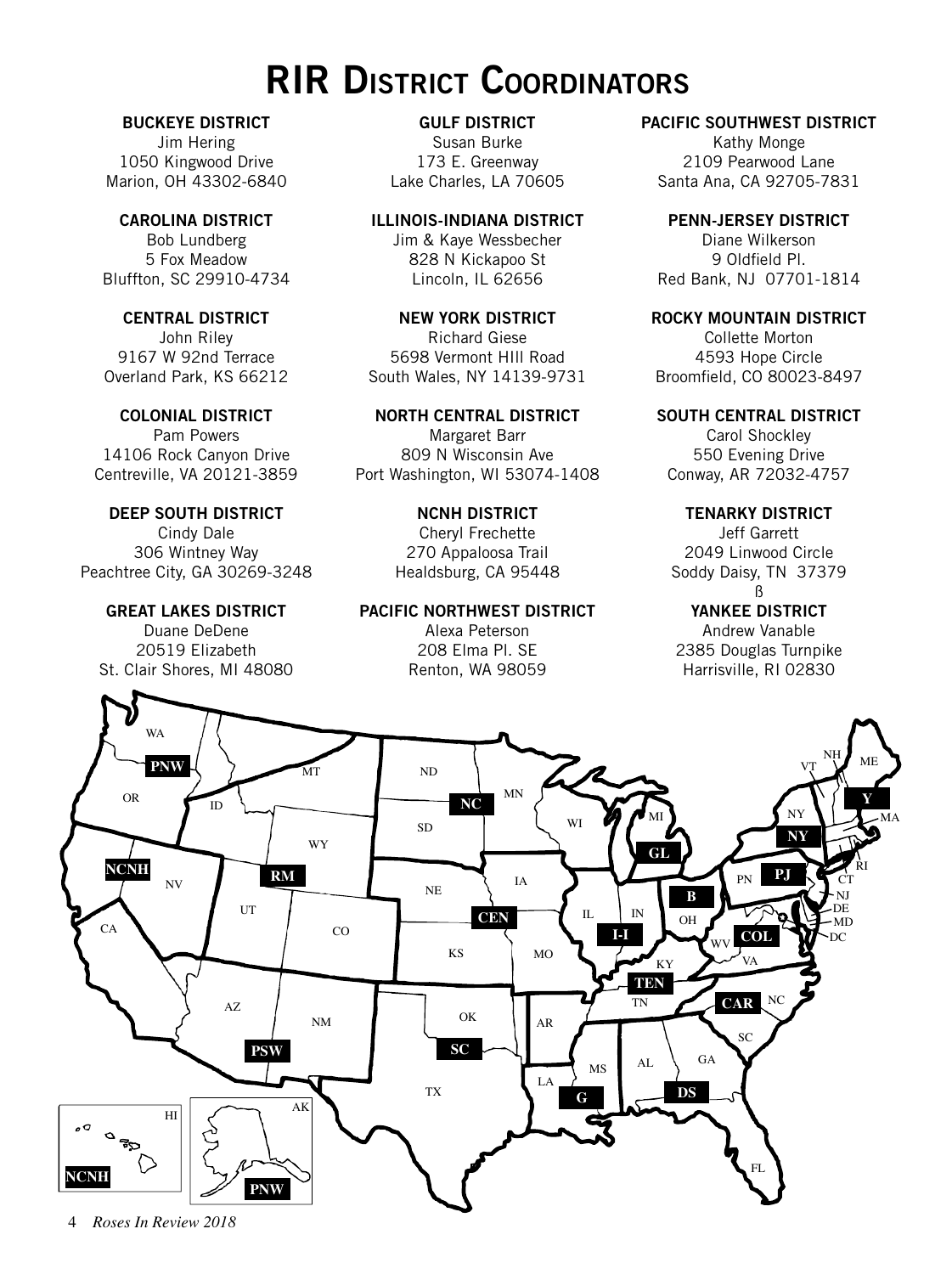# **Roses in Review Rating Evaluation Sheet**

Please use this evaluation form for rating your roses unless you are using the web site approach. You may photocopy this page. **Completed forms should be in the hands of your District RIR Coordinator by Sept. 26, 2017.** Please fill out the forms as completely as possible, including any comments that will help us understand the performance of the roses.

## IMPORTANT: LIST ALL VARIETIES IN THE ORDER THEY APPEAR ON THE FOLLOWING PAGES. FIRST SORT BY CLASS, THEN ALPHABETICALLY WITHIN EACH CLASS.

| Name #1 & Address: |                                                         | CR? Y( ) N(   |  |
|--------------------|---------------------------------------------------------|---------------|--|
| Name #2 & Address: |                                                         | $CR?$ Y( ) N( |  |
| E-mail:            | Do you spray regularly? Y() N() Do you exhibit? Y() N() |               |  |

List unusual conditions, if any\_\_\_\_\_\_\_\_\_\_\_\_\_\_\_\_\_\_\_\_\_\_\_\_\_\_\_\_\_\_\_\_\_\_\_\_\_ Local Rose Society \_\_\_\_\_\_\_\_\_\_\_\_\_\_\_\_\_\_\_\_\_\_\_\_

( ) I (we) don't grow any of the roses listed.

| Cultivar                                                      | <b>Class</b> | No. of<br><b>Plants</b> | <b>Years</b><br>Grown |                      | <b>Garden Rating   Winter Hardy?</b><br>Yes<br>Borderline | Height<br><b>Blackspot Mildew Rust Fragrance</b><br>Tall<br><b>None</b><br>Medium |                                     |  |  |  | <b>None</b>                |
|---------------------------------------------------------------|--------------|-------------------------|-----------------------|----------------------|-----------------------------------------------------------|-----------------------------------------------------------------------------------|-------------------------------------|--|--|--|----------------------------|
|                                                               |              |                         |                       | <b>Exhib. Rating</b> | ) No<br>Don't Know                                        | <b>Short</b>                                                                      | Slight<br>Moderate<br><b>Severe</b> |  |  |  | Light<br>Moderate<br>Heavy |
| What do you particularly like or dislike about this cultivar? |              |                         |                       |                      |                                                           |                                                                                   |                                     |  |  |  |                            |

| <b>Cultivar</b>                                               | Class | No. of<br><b>Plants</b> | <b>Years</b><br>Grown | <b>Exhib. Rating</b> | <b>Garden Rating   Winter Hardy?</b><br>Yes<br><b>Borderline</b><br>No<br>Don't Know | Height<br>Tall<br>Medium<br><b>Short</b> | <b>None</b><br>Slight<br>Moderate<br><b>Severe</b> |  |  |  | <b>Blackspot Mildew Rust Fragrance</b><br><b>None</b><br>Light<br>Moderate<br><b>Heavy</b> |  |
|---------------------------------------------------------------|-------|-------------------------|-----------------------|----------------------|--------------------------------------------------------------------------------------|------------------------------------------|----------------------------------------------------|--|--|--|--------------------------------------------------------------------------------------------|--|
| What do you particularly like or dislike about this cultivar? |       |                         |                       |                      |                                                                                      |                                          |                                                    |  |  |  |                                                                                            |  |

**What do you particularly like or dislike about this cultivar?**

| <b>Cultivar</b>                                               | <b>Class</b> | No. of<br><b>Plants</b> | <b>Years</b><br>Grown | <b>Exhib. Rating</b> | <b>Garden Rating   Winter Hardy?</b><br>) Yes<br><b>Borderline</b><br>) No<br>Don't Know | Height<br>Tall<br>Medium<br><b>Short</b> | <b>None</b><br>Slight<br>Moderate<br><b>Severe</b> | <b>Blackspot Mildew Rust</b> |  |  |  | Fragrance<br><b>None</b><br>Light<br>Moderate<br><b>Heavy</b> |
|---------------------------------------------------------------|--------------|-------------------------|-----------------------|----------------------|------------------------------------------------------------------------------------------|------------------------------------------|----------------------------------------------------|------------------------------|--|--|--|---------------------------------------------------------------|
| What do you particularly like or dislike about this cultivar? |              |                         |                       |                      |                                                                                          |                                          |                                                    |                              |  |  |  |                                                               |

| <b>Cultivar</b>                                               | <b>Class</b> | No. of<br><b>Plants</b> | <b>Years</b><br>Grown | <b>Exhib. Rating</b> | <b>Garden Rating   Winter Hardy?</b><br>) Yes<br><b>Borderline</b><br>) No<br>Don't Know | Height<br>Tall<br>( )<br>Medium<br>(<br>Short<br>$\left( \quad \right)$ | <b>None</b><br>Slight<br>Moderate<br><b>Severe</b> | <b>Blackspot Mildew Rust</b><br>$\left( \quad \right)$ | $\left( \quad \right)$ | Fragrance<br><b>None</b><br>Light<br>Moderate<br><b>Heavy</b> |
|---------------------------------------------------------------|--------------|-------------------------|-----------------------|----------------------|------------------------------------------------------------------------------------------|-------------------------------------------------------------------------|----------------------------------------------------|--------------------------------------------------------|------------------------|---------------------------------------------------------------|
| What do you particularly like or dislike about this cultivar? |              |                         |                       |                      |                                                                                          |                                                                         |                                                    |                                                        |                        |                                                               |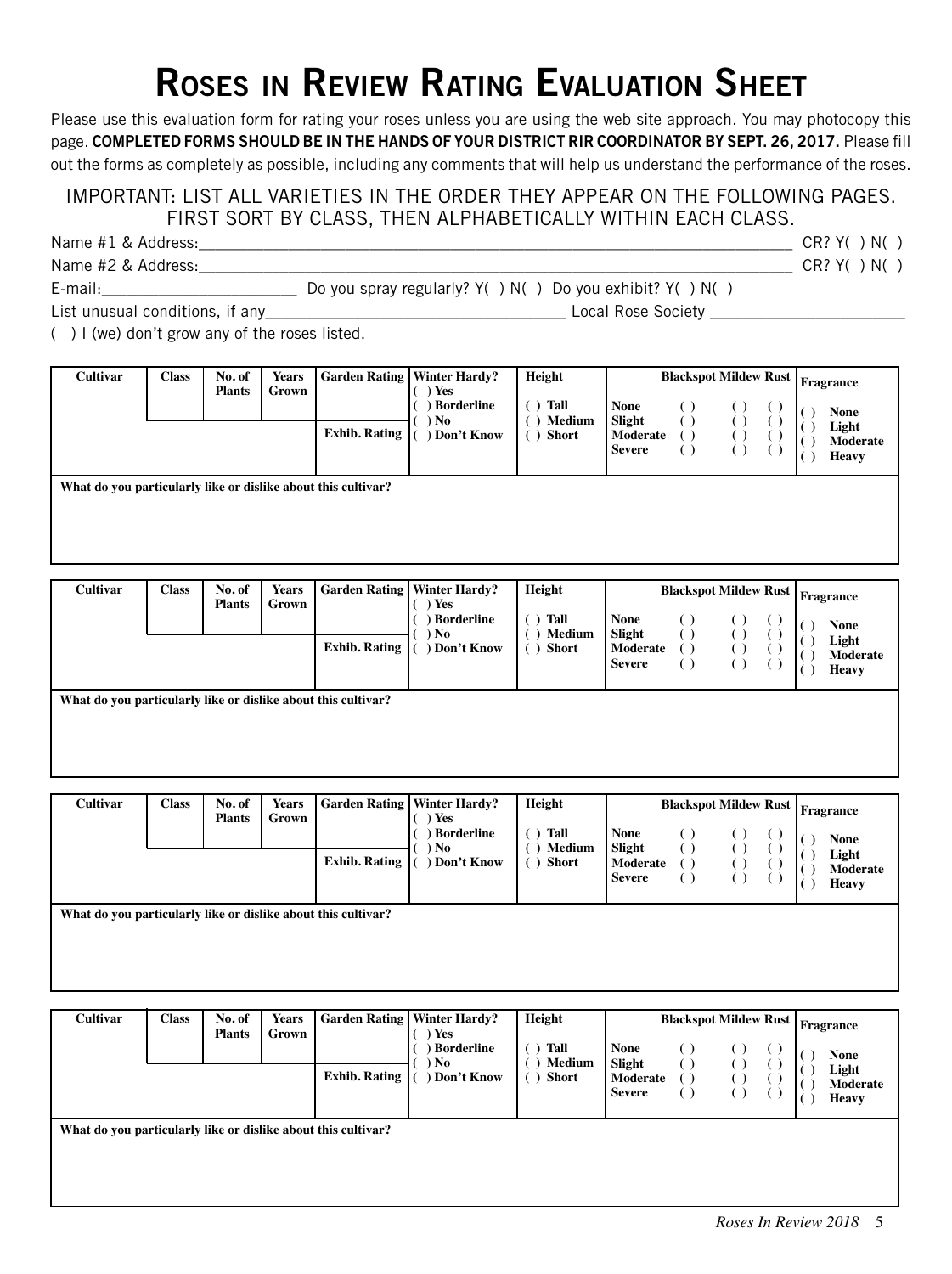| <b>Cultivar</b>                                               | <b>Class</b> | No. of<br><b>Plants</b> | <b>Years</b><br>Grown |                      | <b>Garden Rating   Winter Hardy?</b><br>Yes<br><b>Borderline</b> | Height<br>Tall  | <b>Blackspot Mildew Rust</b><br><b>None</b><br>$\left( \quad \right)$<br>(  | Fragrance                                 |
|---------------------------------------------------------------|--------------|-------------------------|-----------------------|----------------------|------------------------------------------------------------------|-----------------|-----------------------------------------------------------------------------|-------------------------------------------|
|                                                               |              |                         |                       | <b>Exhib. Rating</b> | ) No<br>Don't Know                                               | Medium<br>Short | Slight<br>Moderate<br>$\left( \right)$<br><b>Severe</b><br>$\left( \right)$ | None<br>Light<br>Moderate<br><b>Heavy</b> |
| What do you particularly like or dislike about this cultivar? |              |                         |                       |                      |                                                                  |                 |                                                                             |                                           |

| <b>Cultivar</b>                                               | <b>Class</b> | No. of<br><b>Plants</b> | <b>Years</b><br>Grown | <b>Exhib. Rating</b> | <b>Garden Rating   Winter Hardy?</b><br>Yes<br>Borderline<br>) No<br>Don't Know | Height<br>Tall<br>Medium<br><b>Short</b> | <b>Blackspot Mildew Rust   Fragrance</b><br><b>None</b><br>$\overline{\phantom{a}}$<br>Slight<br>Moderate<br><b>Severe</b> | <b>None</b><br>Light<br>Moderate<br><b>Heavy</b> |
|---------------------------------------------------------------|--------------|-------------------------|-----------------------|----------------------|---------------------------------------------------------------------------------|------------------------------------------|----------------------------------------------------------------------------------------------------------------------------|--------------------------------------------------|
| What do you particularly like or dislike about this cultivar? |              |                         |                       |                      |                                                                                 |                                          |                                                                                                                            |                                                  |

| <b>Cultivar</b>                                               | <b>Class</b> | No. of<br><b>Plants</b> | <b>Years</b><br>Grown | <b>Exhib. Rating</b> | <b>Garden Rating   Winter Hardy?</b><br>Yes<br><b>Borderline</b><br>) No<br>Don't Know | Height<br>Tall<br>Medium<br><b>Short</b> | <b>None</b><br>Slight<br>Moderate<br><b>Severe</b> | <b>Blackspot Mildew Rust</b><br>$\blacksquare$ |  | <b>Fragrance</b><br>None<br>Light<br>Moderate<br><b>Heavy</b> |
|---------------------------------------------------------------|--------------|-------------------------|-----------------------|----------------------|----------------------------------------------------------------------------------------|------------------------------------------|----------------------------------------------------|------------------------------------------------|--|---------------------------------------------------------------|
| What do you particularly like or dislike about this cultivar? |              |                         |                       |                      |                                                                                        |                                          |                                                    |                                                |  |                                                               |

| <b>Cultivar</b>                                               | <b>Class</b> | No. of<br><b>Plants</b> | <b>Years</b><br>Grown | <b>Exhib. Rating</b> | <b>Garden Rating   Winter Hardy?</b><br>) Yes<br><b>Borderline</b><br>) No<br>Don't Know | Height<br>Tall<br>$\left( \quad \right)$<br>Medium<br><b>Short</b><br>( ) | <b>Blackspot Mildew Rust</b><br><b>None</b><br>()<br>Slight<br>Moderate<br>( )<br><b>Severe</b><br>$\left( \right)$ | Fragrance<br>None<br>Light<br>Moderate<br><b>Heavy</b> |
|---------------------------------------------------------------|--------------|-------------------------|-----------------------|----------------------|------------------------------------------------------------------------------------------|---------------------------------------------------------------------------|---------------------------------------------------------------------------------------------------------------------|--------------------------------------------------------|
| What do you particularly like or dislike about this cultivar? |              |                         |                       |                      |                                                                                          |                                                                           |                                                                                                                     |                                                        |

| <b>Cultivar</b>                                               | <b>Class</b> | No. of<br><b>Plants</b> | <b>Years</b><br>Grown |                      | <b>Garden Rating   Winter Hardy?</b><br>) Yes | Height                                       | <b>Blackspot Mildew Rust</b>                                                           | Fragrance                                 |  |
|---------------------------------------------------------------|--------------|-------------------------|-----------------------|----------------------|-----------------------------------------------|----------------------------------------------|----------------------------------------------------------------------------------------|-------------------------------------------|--|
|                                                               |              |                         |                       | <b>Exhib. Rating</b> | Borderline<br>) No<br>Don't Know              | Tall<br>( )<br>Medium<br>( )<br><b>Short</b> | <b>None</b><br>Slight<br>Moderate<br>$\left( \quad \right)$<br><b>Severe</b><br>$\Box$ | None<br>Light<br>Moderate<br><b>Heavy</b> |  |
| What do you particularly like or dislike about this cultivar? |              |                         |                       |                      |                                               |                                              |                                                                                        |                                           |  |
|                                                               |              |                         |                       |                      |                                               |                                              |                                                                                        |                                           |  |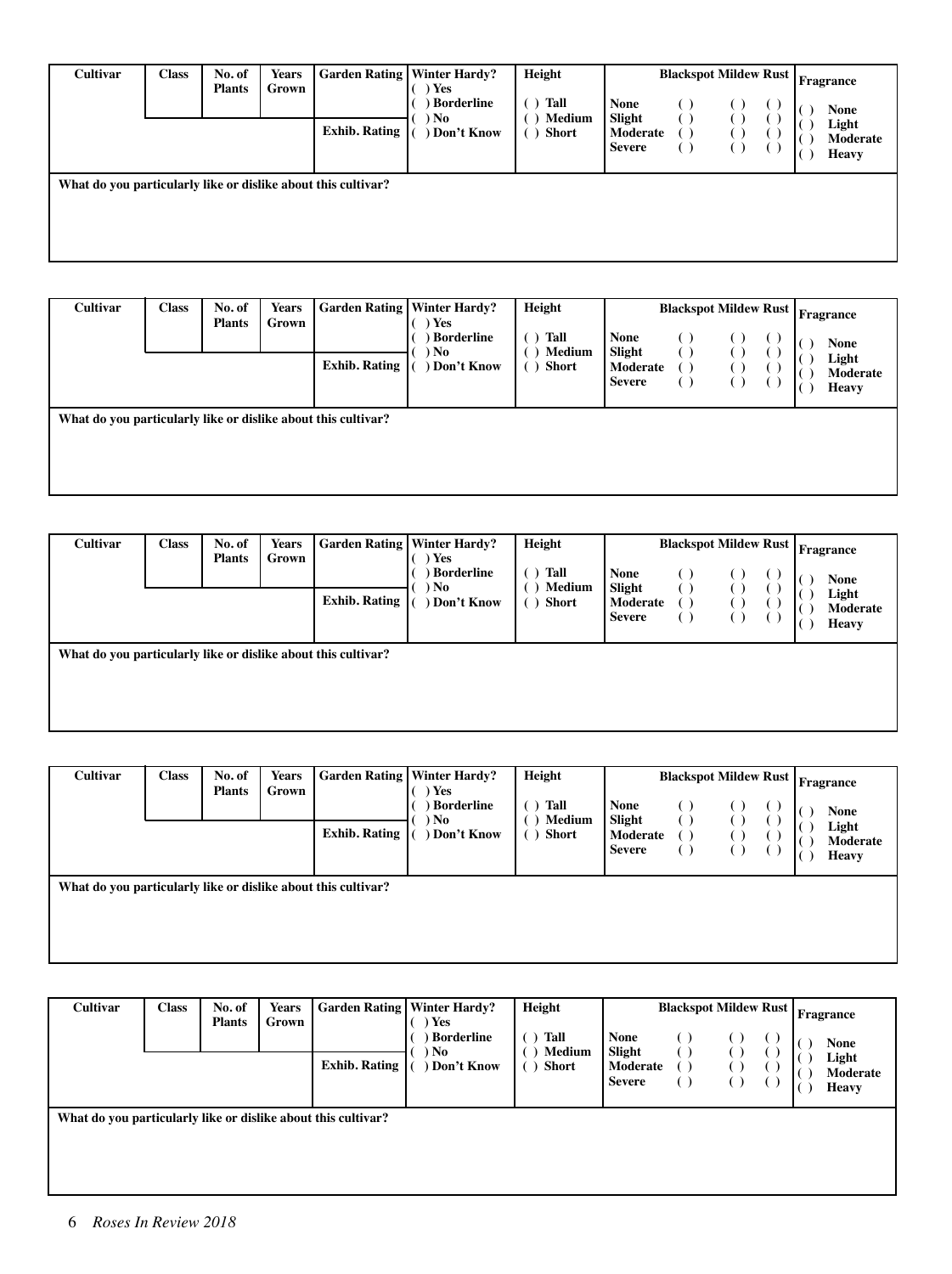# **Roses In Review 2018 Cultivars**

### **Floribunda & Polyantha**

Abracadabra F, rb At Last F, ab Bon Appétit F, ob Bordeaux F, mr Brilliant Flower Circus (Brilliant Veranda) F, ob Brilliant Veranda *see Brilliant Flower Circus* Candy Cane Cocktail F, pb Canyon Road see Scarlet Bonica Cherry Bonica (Double Red) F, dr Double Red see Cherry Bonica Earth Angel F, lp Easy Spirit F, w Easy to Please F, mp Fire Opal F w First Crush F lp Foxy Lady F, r Frida Kahlo F, rb Gilded Sun *see Rayon de Soliel* Grape Jelly F, m Jolie Veranda F op Jump for Joy F pb Kardinal Kolorscape *see Red Ayoba* Lavender Veranda F m Madison Grace F, lp Mornin' Sunshine F my Novalis (Poseidon) F m Obsession F mr Our Anniversary F, dr Peppermint Candy F, rb Plum Perfect see Vodacom Polynesian Punch F ob Poseidon see Novalis Pretty Dancer F mp Rag Doll F, pb Rayon de Soliel (Gilded Sun) F, my Red Ayoba (Kardinal Kolorscape) F mr Rose der Hoffnung (Rose of Hope) F yb Rose of Hope *see Rose der Hoffnung* Ruby Ice see Schöne Koblenzerin

Scarlet Bonica (Canyon Road) F, mr Schöne Koblenzerin (Ruby Ice) F rb Sheridan's Anniversary Blush F lp Shining Moment F dp Sierra Lady F, ob Soul Sister F ab Sriracha F ob Sultry Sangria F m Summer Romance F mp Sunset Dream F ab Sweet Jane F, dy Tequila Gold F dy Tupelo Honey F my Violet's Pride F m Vodocom (Plum Perfect) F m Vogue Anniversary F, ab

#### **Grandiflora**

Anna's Promise GR ob Honey Nectar Gr, ab Madame Anisette Gr ab Miss Congeniality Gr w Parade Day Gr, pb Simply Magnificent Gr, m South Africa Gr dy

### **Hybrid Tea**

Alice Hart HT, dr All My Loving HT, dp Apricots n' Cream HT, ab April Moon HT, dp Babies Blush HT lp Baronne Prince HT ab Baronne Princess HT w Beloved HT, mr Brother Hugh HT pb Call Me Beautiful HT, pb Cherry Lady (Fiji) HT, dp Clair Elyse HT, or Court of Honor HT, mr Daring Spirit HT rb Dark Desire see Gräfin Diana Dark Night *see Garden Director Bartje Miller* Dee-Lish (Line Renaud) HT mp

Dr Monica Valentovic HT, ob Duftjuwel (Princesse Charlene de Monaco) HT ab Eureka (Gold Struck) HT my Fiji see Cherry Lady Garden Director Bartje Miller (Dark Night) HT rb Gemini's Charm HT, pb Gold Struck see Eureka Gräfin Diana (Dark Desire) HT m Grateful Heart HT, rb Gypsy Soul HT, dr Heart Song *see Traumfrau* Jacqueline Powers HT mr Jimmy Jean HT, dp Karen Ann HT, w Kristen Singer HT, lp Lauren Leigh HT, pb Line Renaud *see Dee-Lish* Loving Mom HT, ab Miranda Lambert HT dp Miss Shelby HT, pb Peach Swirl HT, ab Pilgrim Maid HT w Pretty Lady Rose HT dp Princesse Charlene de Monaco *see Duftjuwel* Ring of Fire HT, ob Royal Welcome HT pb Savannah HT op Shug HT mp Silver Cream HT ly Smokin' Hot HT ob Stonewall Manor HT, ob Sunny Sundays HT yb Trumfrau (Heart Song) HT mr Zach Nobles HT or

### **Climber**

Above All LCl ob Above and Beyond LCl ab Dr Prevatt LCl, op Dream Land LCl, pb Fruity Petals LCl, pb Good Day Sunshine LCl dy